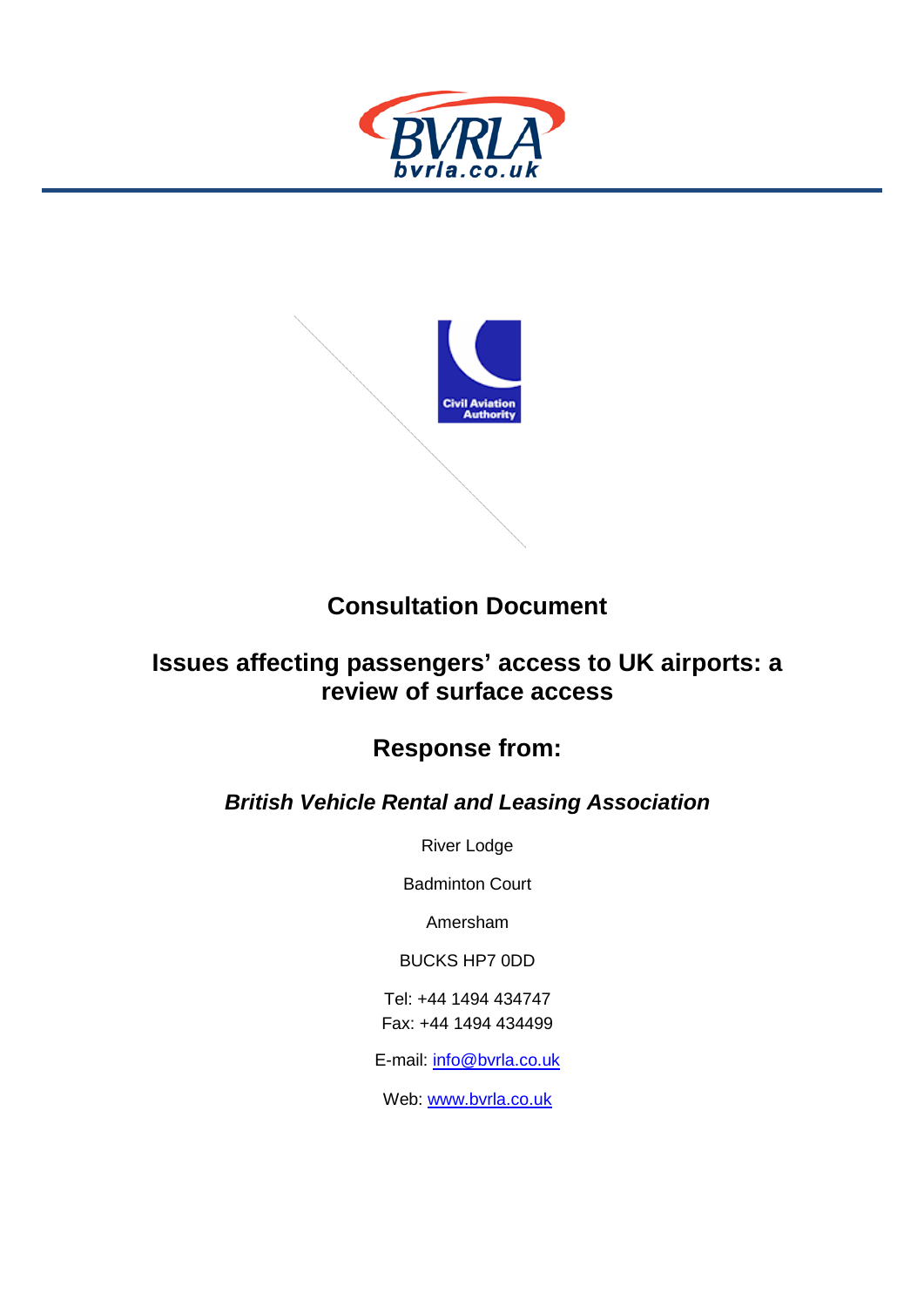

#### *Bona-fides* **BVRLA, the industry and its members**

- Established in 1967, the British Vehicle Rental and Leasing Association is the UK trade body for companies engaged in the rental and leasing of cars and commercial vehicles. Its members operate a combined fleet of 4.5 million cars, vans and trucks.
- BVRLA members buy nearly 50% of all new vehicles sold in the UK, an estimated 1 million vehicles (including 308,000 UK-made vehicles) per annum.
- Collectively, members of the BVRLA support around 317,000 jobs and contribute over £24.9 billion to the UK economy each year.
- Through its members and their customers, the BVRLA represents the interests of over 2 million business car drivers and 10 million people per year who choose to rent a vehicle.
- As well as informing the Government and policy makers on issues affecting the sector, the BVRLA regulates the industry through a mandatory code of conduct, helping its members deliver safe, sustainable and affordable road transport to millions of consumers and businesses. For more information, please visit [www.bvrla.co.uk](http://www.bvrla.co.uk/) .

### **Executive Summary**

The BVRLA welcomes the opportunity to comment on the CAA's consultation on issues affecting passengers' access to UK airports: a review of surface access. We would also like to thank the CAA for meeting with us and allowing us to discuss the rental sector's view of the market position of airports.

We note the comments in the consultation with regards to car rental and the mention of the Which? report and would like to draw your attention to work we have been doing with the Competition and Markets Authority who recently published a report into the shortterm car rental market in the EU. Including some detailed research into the UK market, the report summarised some of the consumer issues that have been raised and the steps that companies and customers can take to make the sector 'work better'.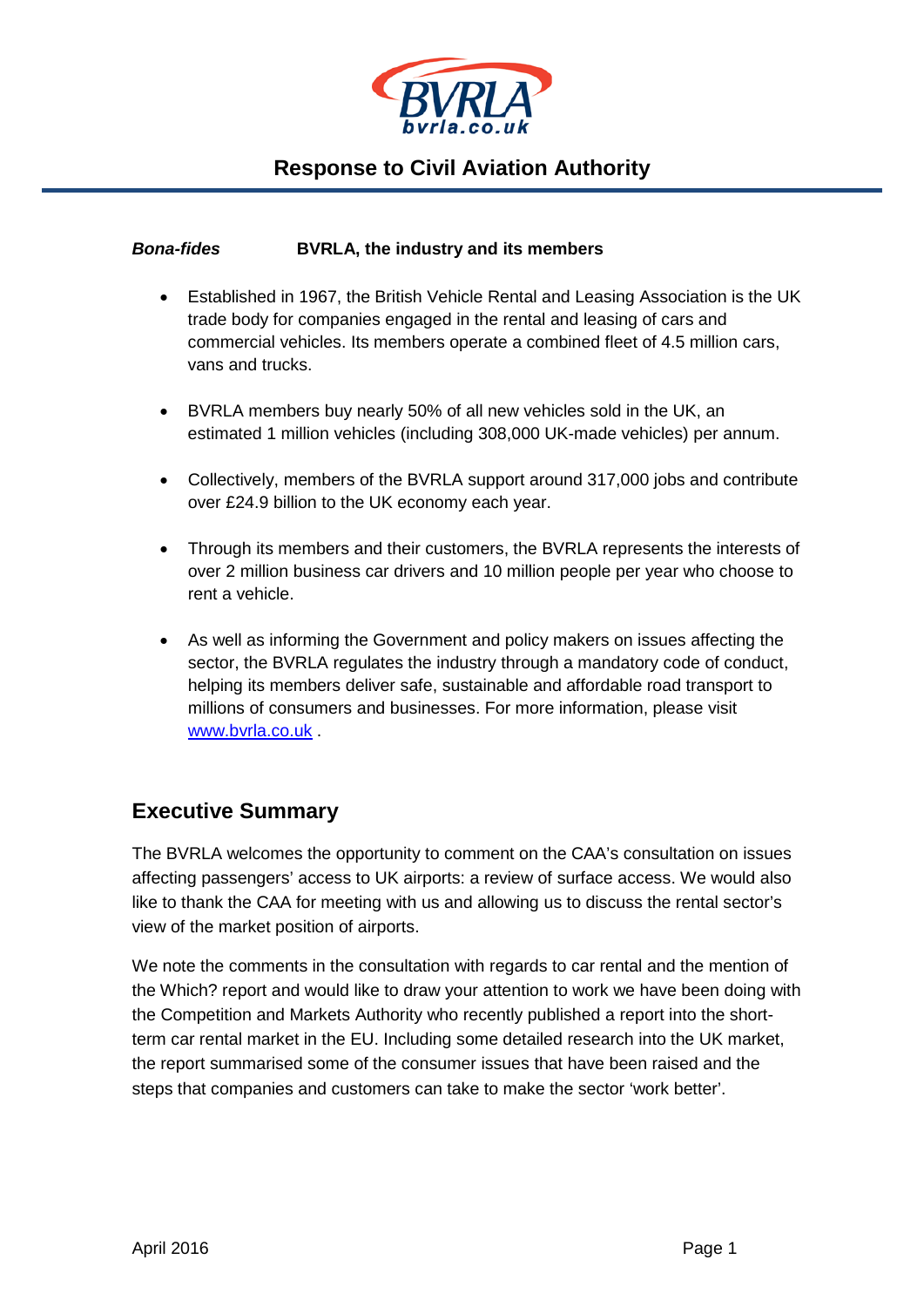

The BVRLA and its members are committed to providing the highest levels of customer service and transparency. The association worked very closely with the CMA, helping it to gain a better understanding of the daily rental business – its key processes and the main customer touchpoints. We also outlined the actions the BVRLA and its members were undertaking to enhance the industry's self-regulation.

After working with us for more than 18 months, the CMA believes that our members have 'set a benchmark for the rest of the industry to follow'.

Customers have a right to clear and transparent information about their rental. Like the CMA, we believe that our mandatory Code of Conduct, governance regime and free, noobligation conciliation service will provide added peace of mind to customers.

Car rental is a viable often low cost and flexible alternative for both onward travel from airports and travel to airports when airports make it difficult and expensive for car rental to work at their airports they are denying their customers easy access to this vital travel solution and these costs are passed on to their customers.

In terms of improving service access to airports we would like to see the CAA address the following key points:

- Fair treatment We believe that CAA should step in to ensure certain clauses are standard for agreements between rental companies and airports. These cover circumstances where passenger numbers decrease and ensuring that all car rental operators are treated equally by the airport operator.
- Charges We suggest that airports should provide clear and transparent charges to the car rental operator. We would ask that the CAA look to ensure that airports justify their charges/increases to car rental operators so that car rental operators have a clear vision of where there money is being spent and that airport operators ensure the best deal is sourced for utilities.
- Mode share Our view is that the CAA should ensure airport operators promote car rental in the same manner as it already does for other forms of onward transport, on their websites, in their literature and in their building.
- Tenant relationship The CAA should ensure that airport operators work collaboratively with car rental operators to manage changes at the airport and improve the customer journey.
- Licensing of off-airport operators All car rental companies that operate at an airport or from an off-airport location should be required to enter into a license agreement or permit with the Airport.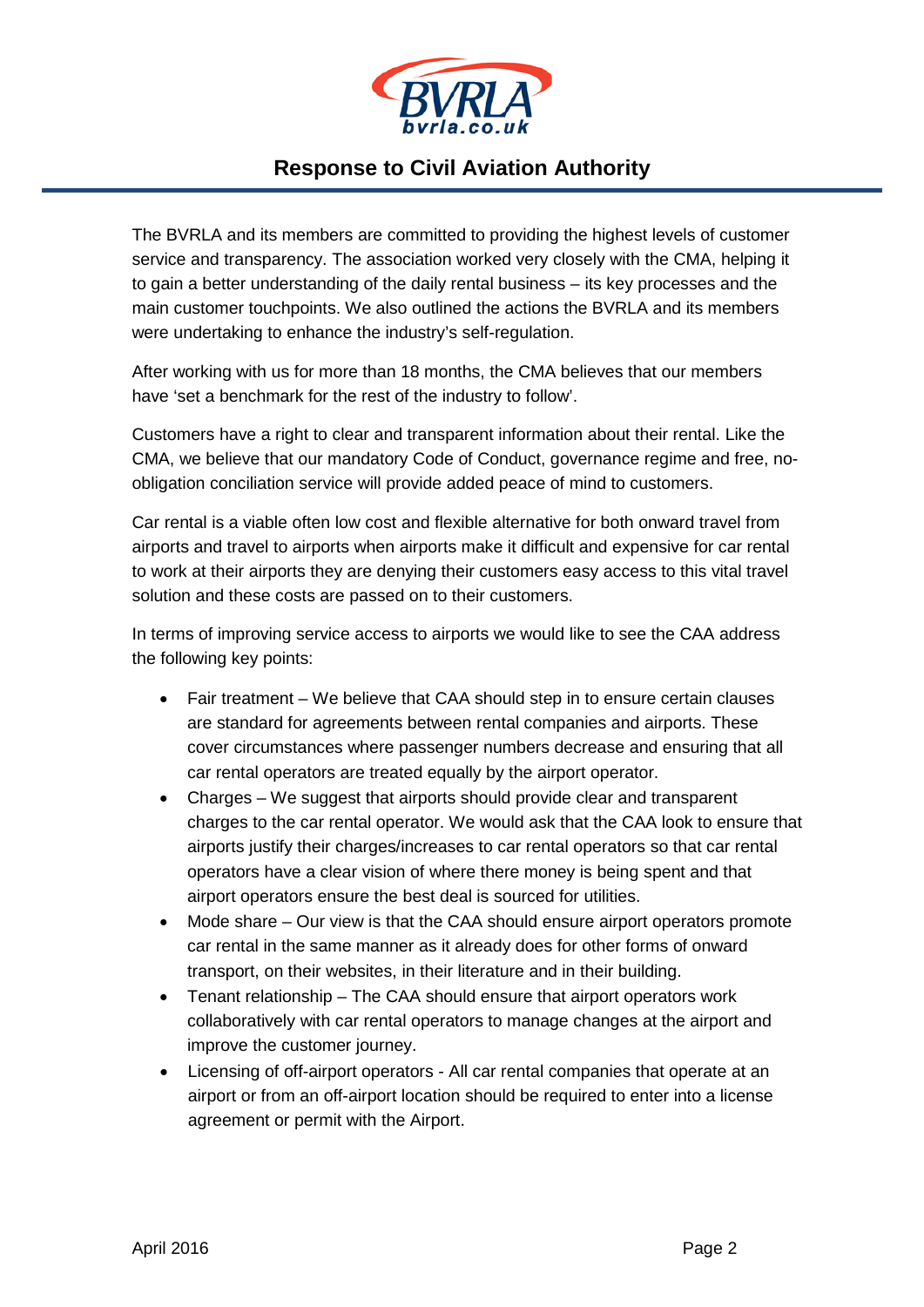

#### **Specific Comments**

#### **Fair treatment**

We believe the CAA should look to ensure that car rental operators are treated fairly by airport operators, we believe the abatement clause detailed below should be reviewed. In addition, we would suggest that all airport agreements should include a 'most favoured nation's clause'.

#### *Abatement (passenger deflator) clause*

We support Minimum Airport Guarantee (MAG) abatement when there is a 15% or more drop in deplaning passengers from the same month in the previous year or first contract year. We also support MAG abatement if monthly gross revenue decreases 15% or more from the same month in the previous year or first contract year.

If extenuating circumstances significantly alter the information provided by the airport, MAGs should be adjusted accordingly. In addition, when circumstances beyond our control arise such as the availability of gasoline, facility or access restrictions resulting from airport hindrances (construction), it is reasonable to abate the MAGs. It is unfair and unreasonable to require business partners to pay full MAGs for significant impacts at an airport beyond our control.

#### *Most Favoured Nations Clause*

All airport agreements should contain a "most favoured nation's clause." In the interest of fair and open competition, all car rental companies should be treated equally by an airport regardless of size, tenure or revenue. This creates a level playing field among all operators within an airport market, and prohibits an airport from providing more favourable or advantageous terms to certain operators at the detriment to others. It is common practice in North America for concession agreement to contain a MFN clause, and for each car rental agreement to have the same terms save for financial (MAG, % fee, rents) and allocation of space.

Example: "In the event that any contract granted by the Airport to any other car rental operator shall contain any terms and conditions more favourable to such operator than the terms and conditions herein described (other than the financial terms, number of allocated parking spaces and the location of the concession area, etc.), then, at the option of Concessionaire, this agreement shall be amended to include such more favourable terms and any offsetting burdens that may be imposed on any such other concessionaire. The intent of this provision is to ensure that Concessionaire will be able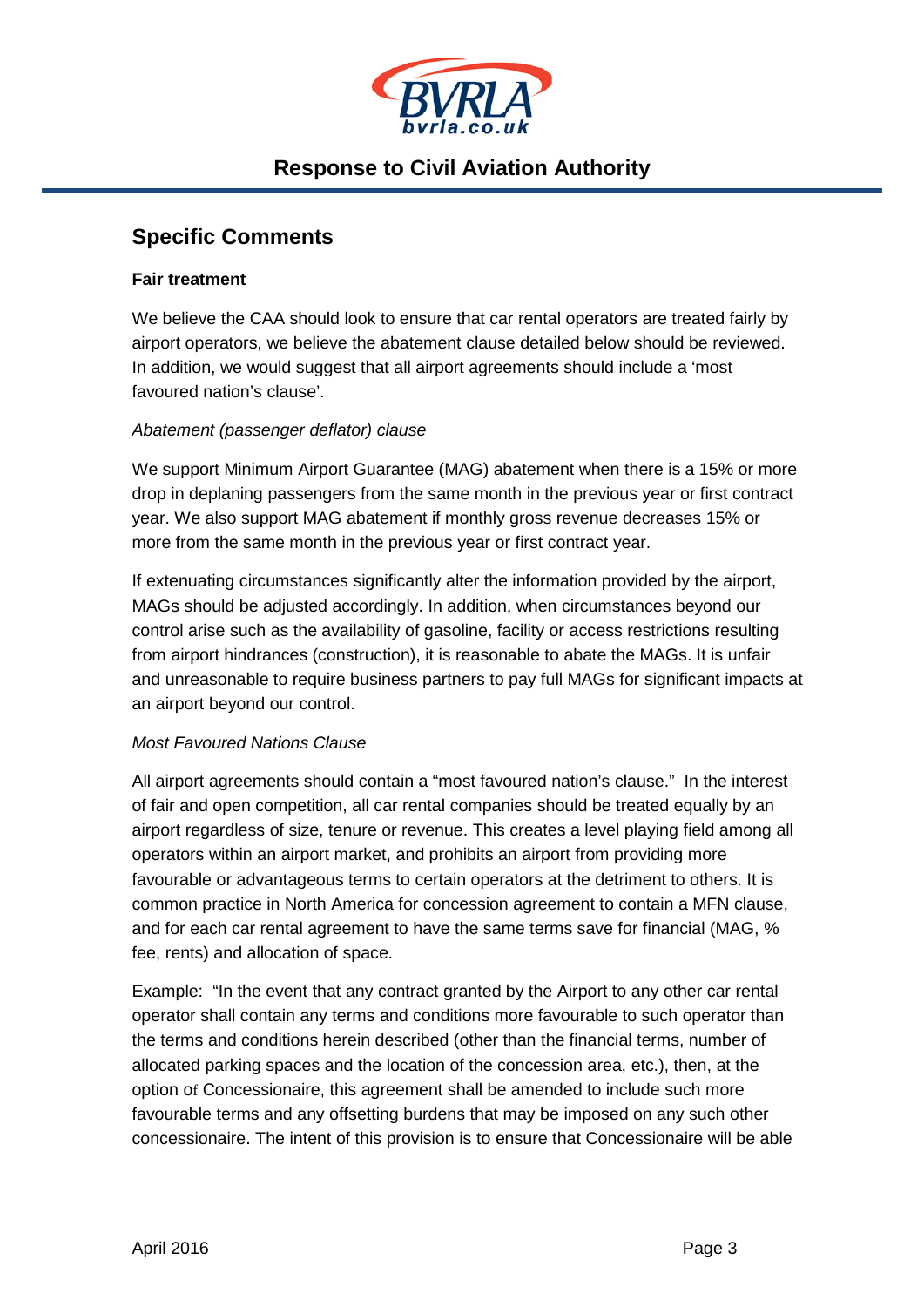

to compete on terms as equal as possible with all other car rental operators and to ensure that no other concessionaire shall enjoy any rights or privileges more favourable to such concessionaire than those enjoyed by the Concessionaire herein."

#### **Charges**

Rental companies have a number of different charges covering facilities, utilities etc. which they pay to be an 'on airport' operator. However, there is very little transparency around these fees they are often increased without explanation and cannot be directly attributed to a service improvement or a management fee.

#### *Case Study Typical Airport Example*

Car rental companies collectively pay £500,000 in maintenance and facilities charges at the airport. There is no governance around this, no audited accounts, no detailed budget produce to help rental companies plan their outgoings. There is no requirement for the airport to get best value for utilities and the current water and electricity charges are above current market rates. We don't believe there is a tender process for utilities or if there is car rental companies are not involved in it. At the beginning of 2016 these charges were increased by approximately £2,000 per month there was no warning of this change and no explanation of what this increase covers. As costs go up car rental companies have to consider raising their rates or reducing their costs, both of which have a negative impact on the customer's experience.

Our recommendation would be that airports should provide regular (per annum at a minimum) detailed accounting of any fees and/or surcharges such as utility, facility, maintenance and management fees charged to car rental partners per a concession agreement. Airports should provide all costings and allocations (airport investment versus industry investment as well as a breakdown by car hire operator) for capital expenditure contributions made by car rental companies. Concessionaires should be given greater notice where such charges need to be raised to enable proper planning to minimise customer impact.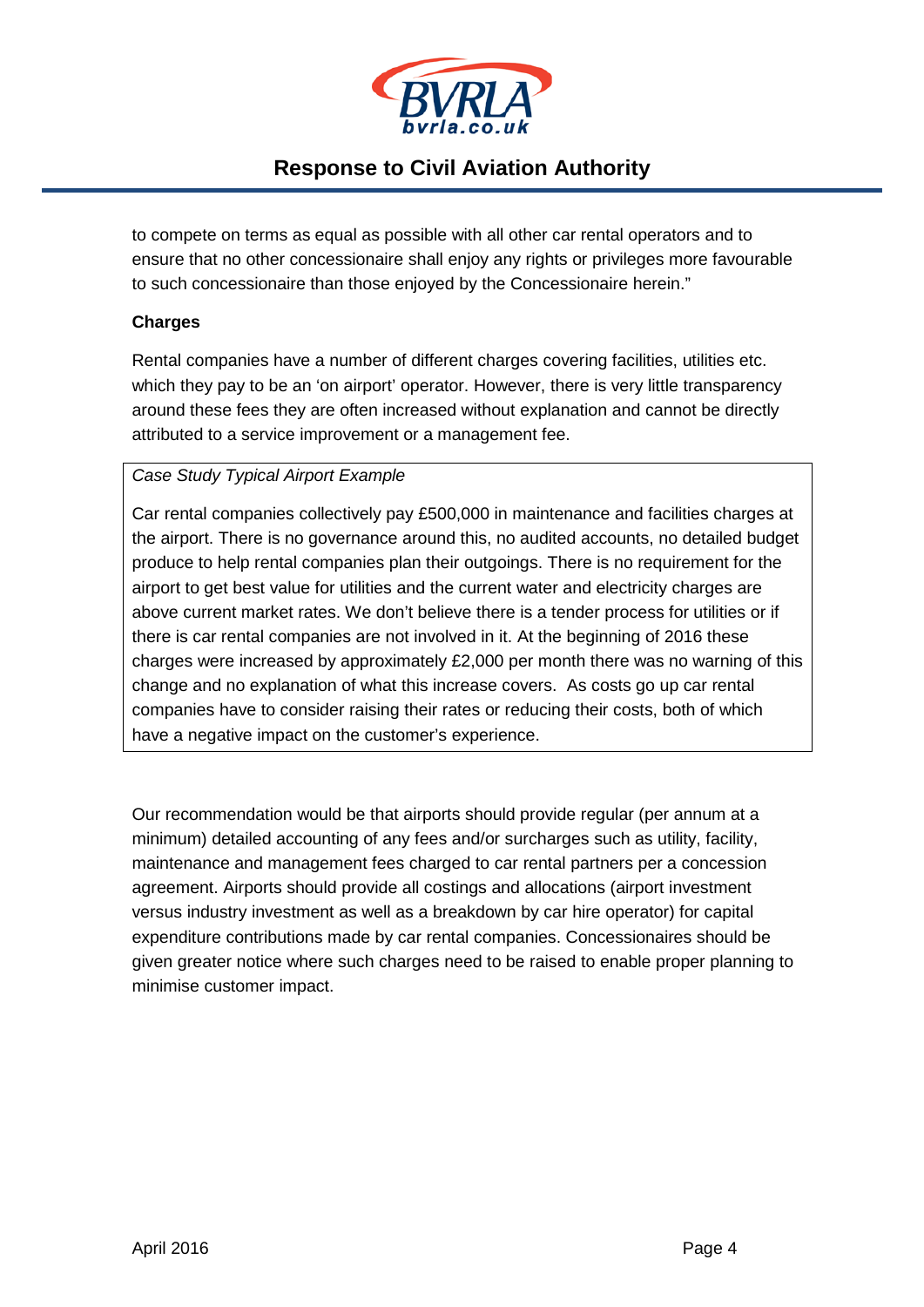

Any taxes, fees or other charges that are not directly related to car rental operation should be borne by the airport. A detailed accounting of all fees and charges will ensure fairness in airport practices with car rental partners and transparency to those being billed for certain services. When an airport makes improvements in car rental facilities, or constructs new, the car rental operators should be a part of the process and the airport should mitigate car rental partner costs whenever possible.

#### **Mode Share**

Airports are often seen as not promoting car rental in the same way they do other onward transport modes at the airport. The below photograph shows current signage at an airport for a bus stop to the car rental centre, it is impossible unless you were next to the sign to know what this was telling you:



Poor signage such as the example above impacts on the customer's experience of the airport and car rental. It is therefore of benefit to all parties for clear signage to be permitted by the airports to enhance the customer journey.

The below example helps to show how some airports get it right and the signage for car rental is the same as for other forms of onward transport from the airport.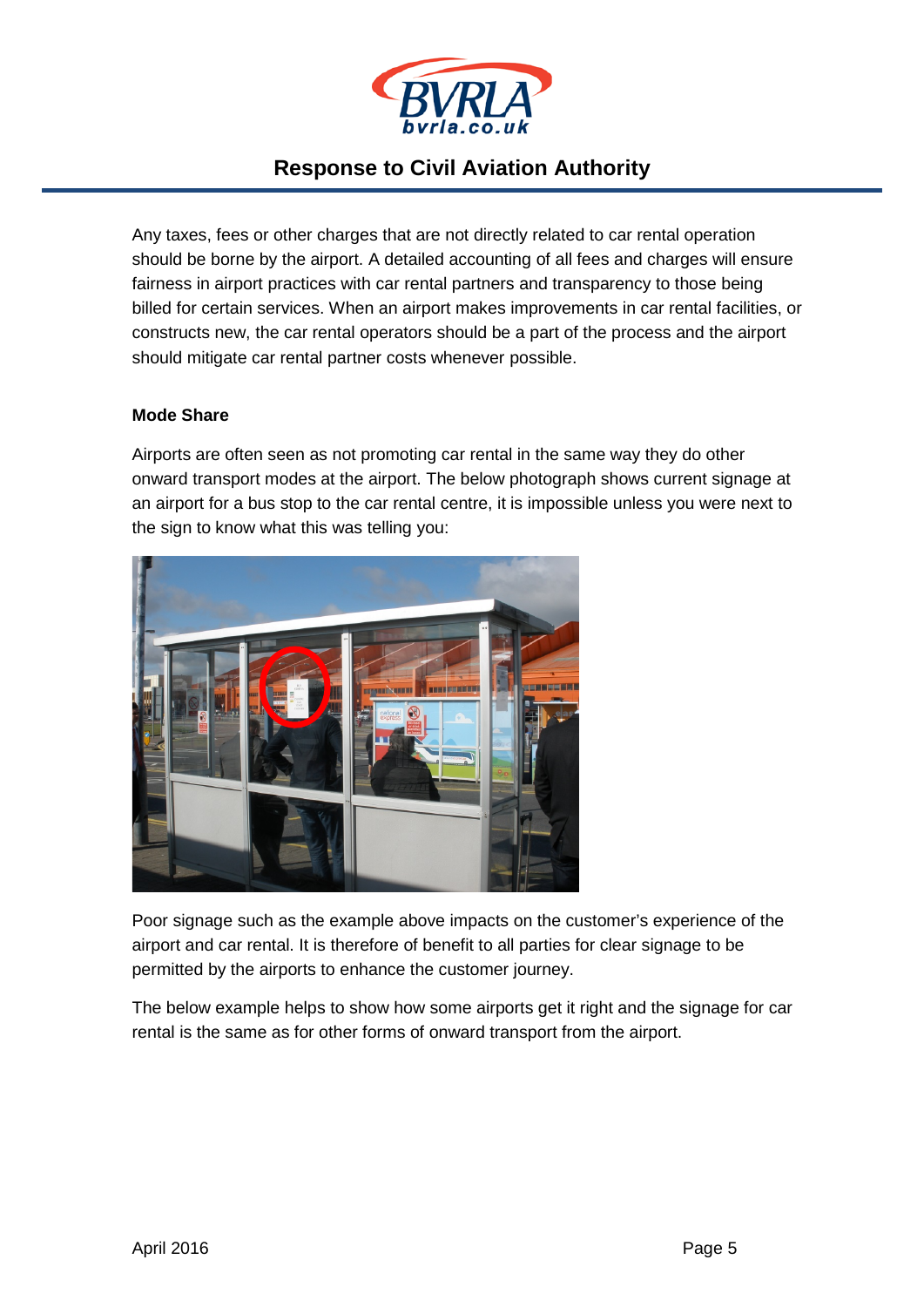



Websites are another area where there is a lack of promotion of car rental as an onward travel mode from the airport. We would suggest that Airports should promote all on-site car rental partners in an equal and fair manner. In addition, airports should promote car rental as a whole in the same manner as it already promotes other modes of transportation available such as rail, coach, taxi, etc. This includes placement/prominence of advertisements on airport websites, placement, size and type (branded vs. generic) of way-finding signage, and limiting solicitation of customers in arrivals. Each car rental partner should have the ability to display its brands on offer at airports with a link to the brand's retail site for customer booking.

#### **Tenant relationship**

.

As the rental company is operating on land owned by the airport the airport can choose to move a car rental location, reduce the space available even dictate who cleans their cars. It would be of benefit to customers using car rental if there was a more collaborative relationship between airports and car rental companies to ensure regular meetings take place to identify issues and work together to improve the customer journey.

Agreements between rental companies and airports should include protections from arbitrary relocation of allocated space (i.e., counter space, ready/return lot or bays, service facilities, etc) by an airport. If an airport does need to relocate the car rental industry facilities in whole (meaning, all counters not an individual company's counter), then it should be at the airport's expense (utilities, communications, cabins, signage, etc.) and include a provision to reimburse each company for any remaining unamortized costs associated with the fit-out of the space.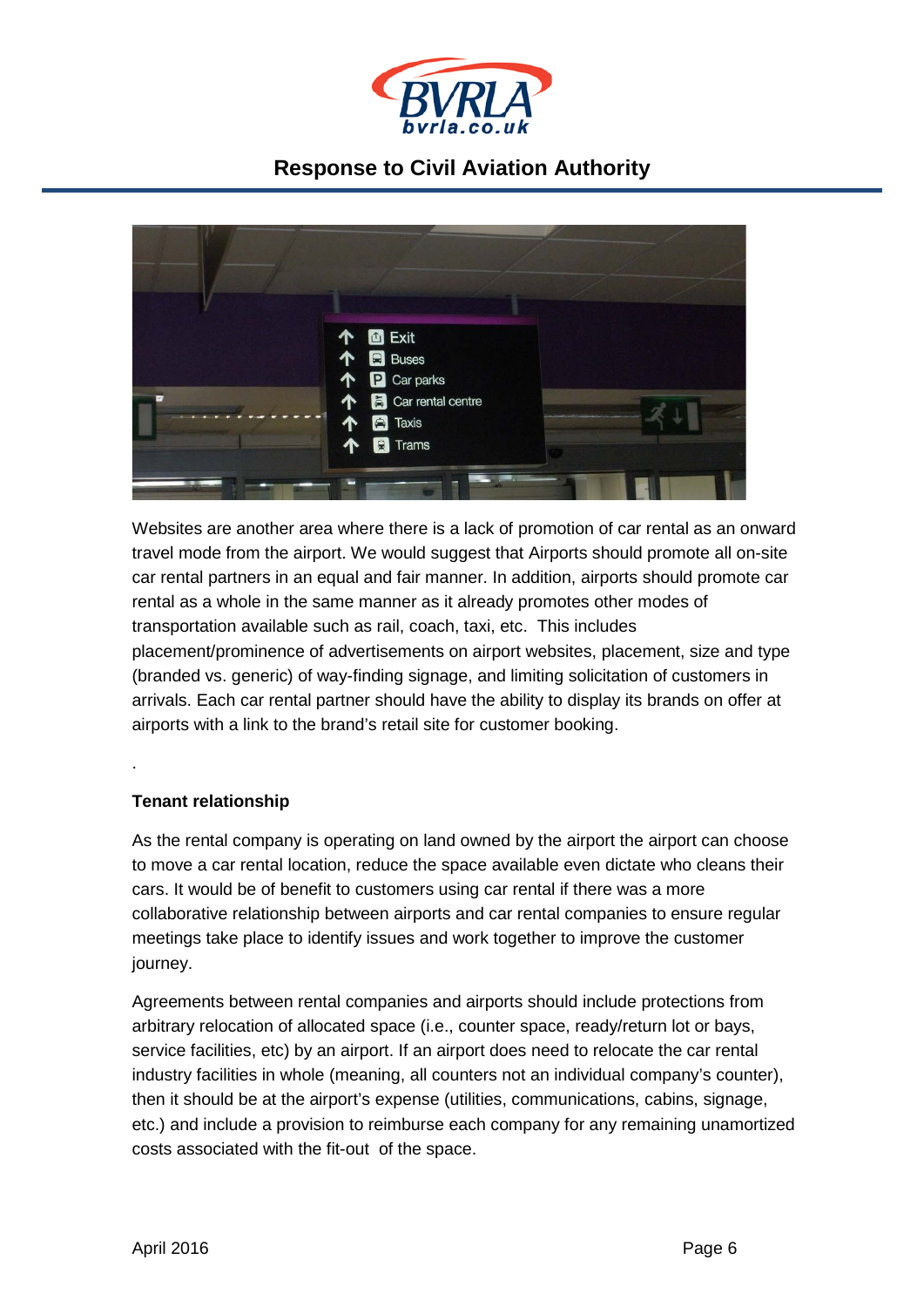

Relocations disrupt operations, are confusing to customers and are expensive. Companies tender on the basis that they will operate out of certain space for the duration of the contract term. It is unfair for the airport to force the car rental companies to relocate to less desirable and often facilities further away mid-term at the car rental companies' expense. Relocating car rental operators further from the terminal forces Customers to make elongated and confusing journeys, which is a poor customer experience and disadvantages car rental unfairly against rail, coach and taxi operators who can operate from the terminal. An example of this would be Gatwick where there has been insufficient and inconsistent consultation with car rental operators regarding the proposed relocation of facilities further from the terminal. Exceptions would be any relocations where the car rental industry is working with the airport in the planning and design of a Consolidated Car Rental Centre  $(CCRC)^1$  $(CCRC)^1$  to improve the customer journey, increase space and improve operations, for example at Edinburgh Airport.

In an open market scenario at car rental centres, ready/return space (R/R space) should be reallocated every year based on the previous 12 month market share, in a way that does not involve significant capital expenditure by the car rental companies. In order to qualify a company must increase or decrease its market share by a set percentage (such as 2%) since the last allocation or reallocation. The qualifying company may decline their eligibility.

In a tender scenario, R/R space should be occupied for a set amount of time (such as 12 or 24 months) based on each company's bid share. After that, R/R space should be reallocated annually based on the parameters described above. There should be specific language in concession agreements that detail the reallocation process, timeline, penalty for non-compliance, etc. to avoid continuous delays.

By adopting this approach regular reallocation of R/R spaces enables/promotes efficient operations over the life of the facility as well as accommodates growing companies and provides consumers more access to the brands that they are favouring. Reallocation should be executed by the car rental industry letting the company with the highest market share select first. If an agreement cannot be made by the industry, the airport should have the final decision.

<span id="page-7-0"></span> $<sup>1</sup>$  A CCRC is where all car rental operators that are at the airport operate from one building that is</sup> normally a short walk or bus journey from the terminal building.